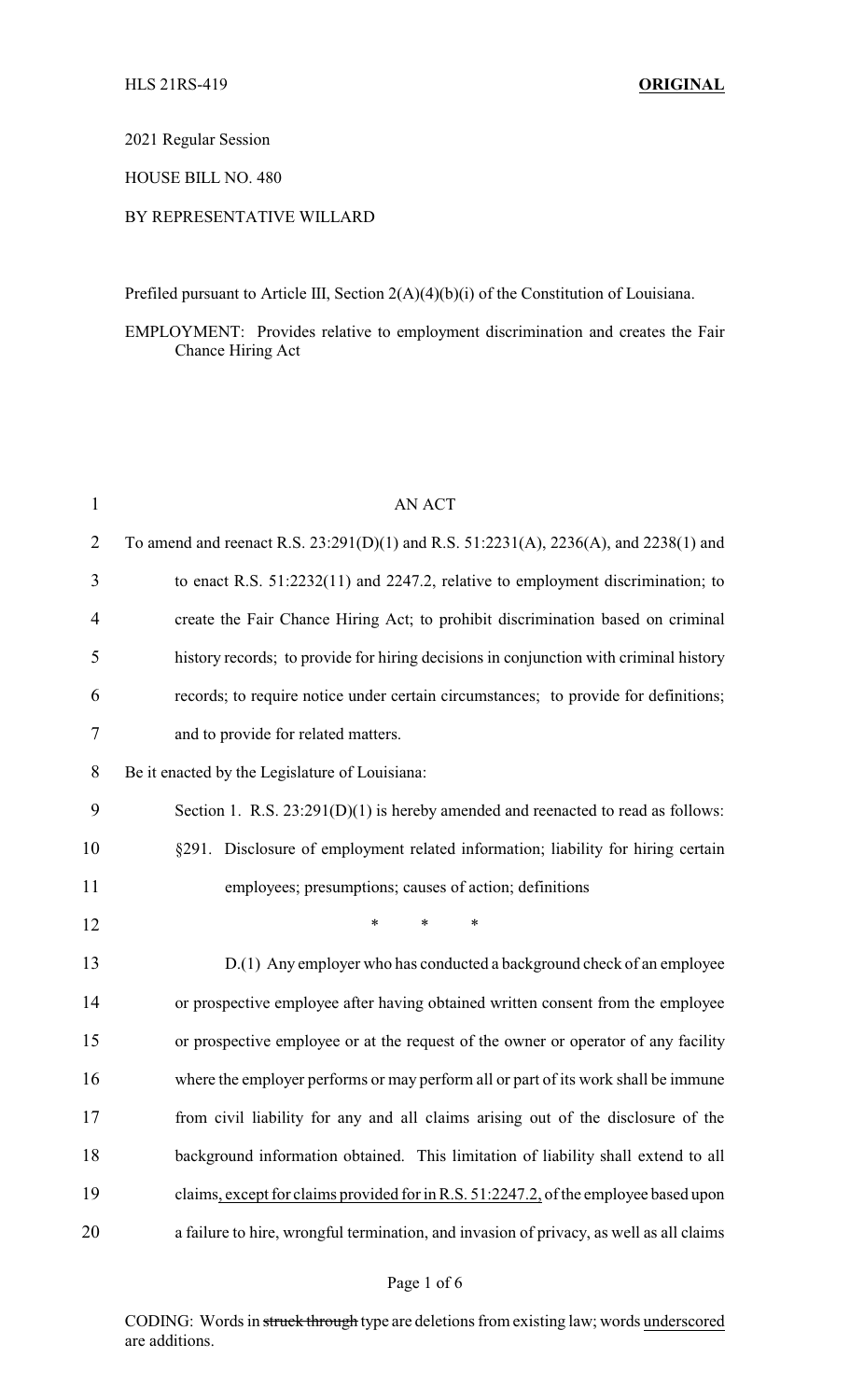| $\mathbf{1}$   | of any owner, operator, or any third person for claims of negligent hiring or negligent  |
|----------------|------------------------------------------------------------------------------------------|
| $\overline{2}$ | retention.                                                                               |
| 3              | $\ast$<br>$\ast$<br>$\ast$                                                               |
| $\overline{4}$ | Section 2. R.S. $51:2231(A)$ , $2236(A)$ , and $2238(1)$ are hereby amended and          |
| 5              | reenacted and R.S. 51:2232(11) and 2247.2 are hereby enacted to read as follows:         |
| 6              | §2231. Statement of purpose; limitation on prohibitions against discrimination           |
| 7              | because of age                                                                           |
| 8              | A. It is the purpose and intent of the legislature by this enactment to provide          |
| 9              | a fair opportunity for people with criminal history records to obtain employment and     |
| 10             | to provide for execution within Louisiana of the policies embodied in the Federal        |
| 11             | Civil Rights Act of 1964, 1968, and 1972 and the Age Discrimination in                   |
| 12             | Employment Act of 1967, as amended; and to assure that Louisiana has appropriate         |
| 13             | legislation prohibiting discrimination in public accommodations sufficient to justify    |
| 14             | the deferral of cases by the federal Equal Employment Opportunity Commission, the        |
| 15             | secretary of the Louisiana Workforce Commission, and the Department of Justice           |
| 16             | under those statutes; to safeguard all individuals within the state from discrimination  |
| 17             | because of race, creed, color, religion, sex, age, disability, or national origin in     |
| 18             | connection with employment and in connection with public accommodations; to              |
| 19             | protect their interest in personal dignity and freedom from humiliation; to make         |
| 20             | available to the state their full productive capacities in employment; to secure the     |
| 21             | state against domestic strife and unrest which would menace its democratic               |
| 22             | institutions; to preserve the public safety, health, and general welfare; and to further |
| 23             | the interest, rights, and privileges within the state.                                   |
| 24             | *<br>*<br>∗                                                                              |
| 25             | §2232. Definitions                                                                       |
| 26             | $\ast$<br>$\ast$<br>$\ast$                                                               |
| 27             | "Criminal history record" has the same meaning ascribed in R.S.<br>(11)                  |
| 28             | 14:133.7, with the exception that records of juvenile criminal conduct shall be          |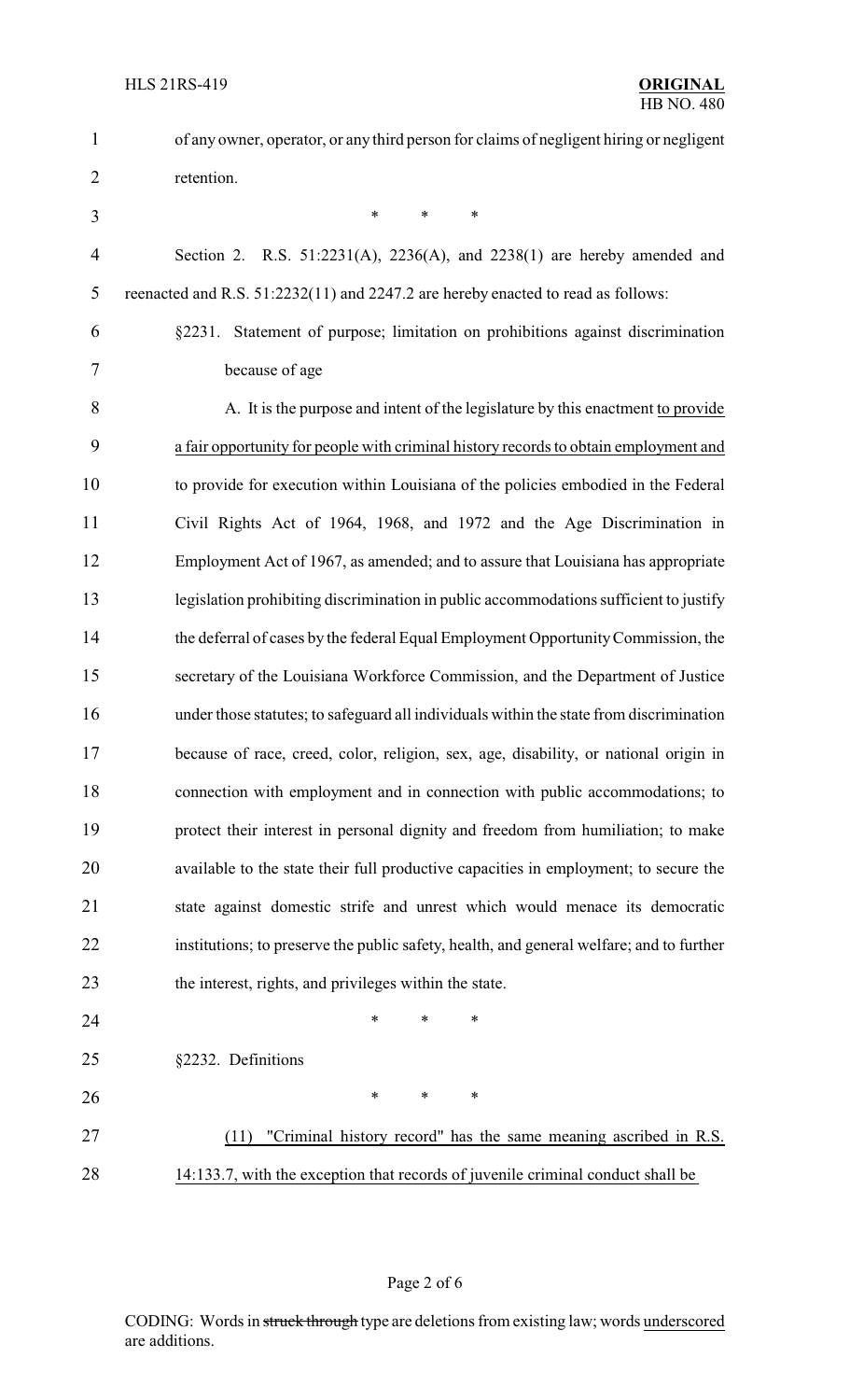| $\mathbf{1}$   | included.                                                                               |  |
|----------------|-----------------------------------------------------------------------------------------|--|
| $\overline{2}$ | ∗<br>$\ast$<br>∗                                                                        |  |
| 3              | §2236. Parishes and municipalities may prohibit discrimination                          |  |
| 4              | A. Parishes and municipalities may adopt and enforce ordinances, orders,                |  |
| 5              | and resolutions providing for fair chance hiring pursuant to R.S. 51:2247.2 and         |  |
| 6              | prohibiting all forms of discrimination, including discrimination on the basis of race, |  |
| 7              | creed, color, religion, national origin, sex, disability, or age, and to prescribe      |  |
| 8              | penalties for violations thereof, such penalties being in addition to the remedial      |  |
| 9              | orders and enforcement herein authorized.                                               |  |
| 10             | $\ast$<br>$\ast$<br>∗                                                                   |  |
| 11             | §2238. Powers of local commissions                                                      |  |
| 12             | A local commission may:                                                                 |  |
| 13             | (1) Receive, initiate, investigate, hear, and determine charges of violations           |  |
| 14             | of ordinances, orders, or resolutions forbidding discrimination, including              |  |
| 15             | discrimination on the basis of race, creed, color, religion, national origin, sex,      |  |
| 16             | disability, or age, and providing for fair chance hiring pursuant to R.S. 51:2247.2     |  |
| 17             | adopted by the parish or municipality.                                                  |  |
| 18             | $\ast$<br>$\ast$<br>$\ast$                                                              |  |
| 19             | §2247.2 Criminal history; discriminatory practices prohibited                           |  |
| 20             | A. No employer, when filling a position, shall inquire, including without               |  |
| 21             | limitation on an initial application form, about an applicant's criminal history record |  |
| 22             | until after the applicant has been given a conditional offer of employment.             |  |
| 23             | $B(1)$ For the purpose of this Section, an employer is defined as a person,             |  |
| 24             | association, or legal or commercial entity receiving services from an employee and,     |  |
| 25             | in return, giving compensation of any kind to an employee.                              |  |
| 26             | This Section does not apply to a state employer as defined in to R.S.                   |  |
| 27             | 42:1701.                                                                                |  |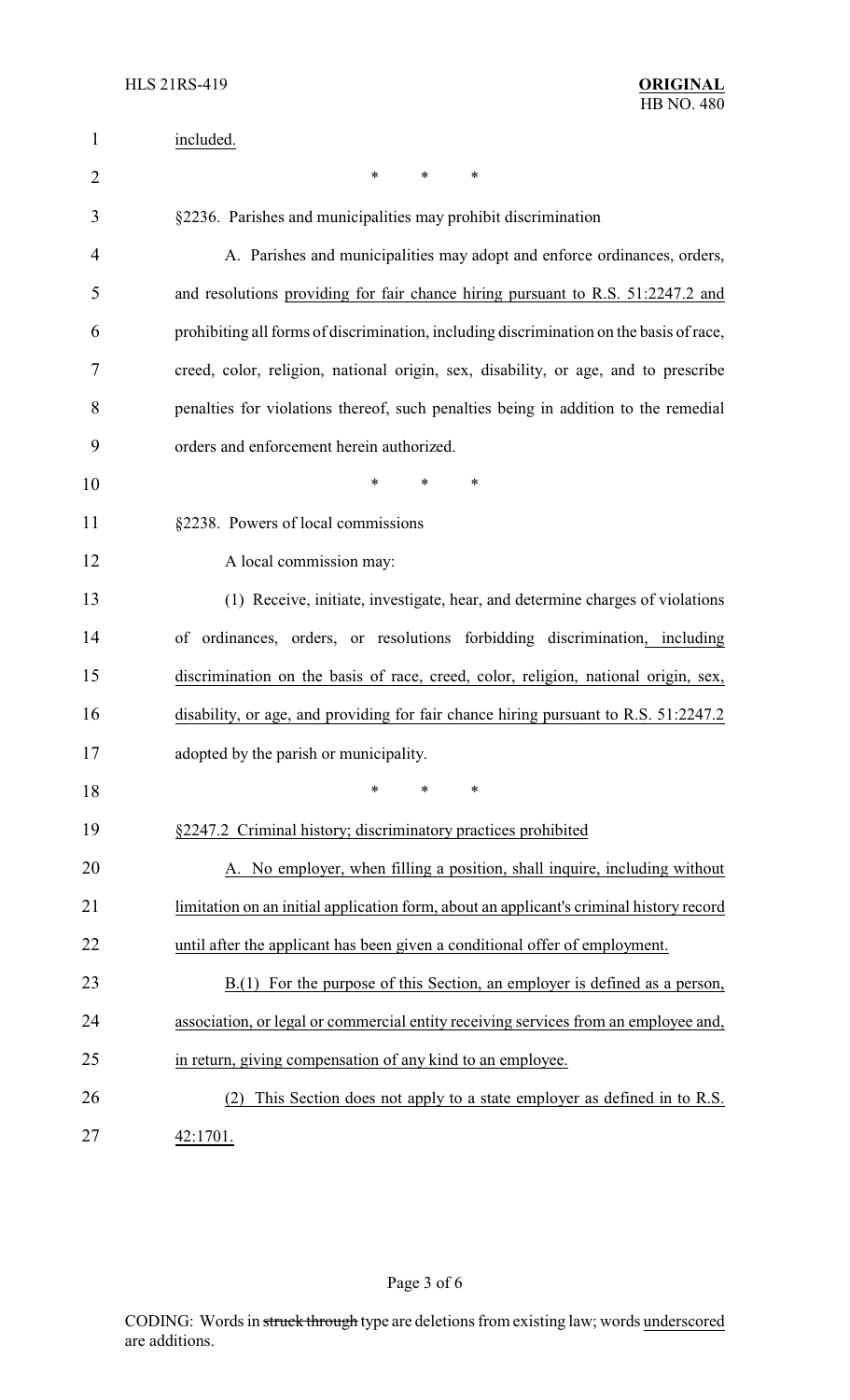| $\mathbf{1}$   | C. An employer shall not consider an arrest record or charge that did not                 |
|----------------|-------------------------------------------------------------------------------------------|
| $\overline{2}$ | result in a conviction or consider a sealed, dismissed, set aside, expunged, or           |
| 3              | pardoned conviction when making a final hiring decision.                                  |
| 4              | D. An employer, when considering other types of criminal history records,                 |
| 5              | shall make an individual assessment of whether an applicant's criminal history record     |
| 6              | has a direct and adverse relationship with the specific duties of the job that may        |
| 7              | justify denying the applicant the position. When making this assessment, an               |
| 8              | employer shall consider all of the following:                                             |
| 9              | The nature and gravity of the offense or conduct.<br>(1)                                  |
| 10             | The time that has passed between the offense or conduct and completion<br>(2)             |
| 11             | of the sentence.                                                                          |
| 12             | (3) The nature of the job held or sought.                                                 |
| 13             | $E(1)$ If, after the conditional offer of employment, an employer makes a                 |
| 14             | preliminary decision that an applicant's criminal history record disqualifies him from    |
| 15             | employment, the employer shall notify the applicant, in writing, of this decision         |
| 16             | along with an explanation of his reasoning for the decision, the disqualifying            |
| 17             | conviction, the applicant's right to respond within at least five business days, and a    |
| 18             | copy of the conviction history report or document upon which the decision was             |
| 19             | based.                                                                                    |
| 20             | The applicant shall have at least five business days to respond to the<br>(2)             |
| 21             | employer's notice before the employer makes a final hiring decision.                      |
| 22             | The employer shall consider any and all information submitted by the<br>(3)               |
| 23             | applicant before making a final hiring decision.                                          |
| 24             | F. If an employer makes a final hiring decision to deny an application in part            |
| 25             | or solely because of an applicant's criminal history record, the employer shall notify    |
| 26             | the applicant in writing of the denial and the applicant's right to file a complaint with |
| 27             | the state or local human rights commission.                                               |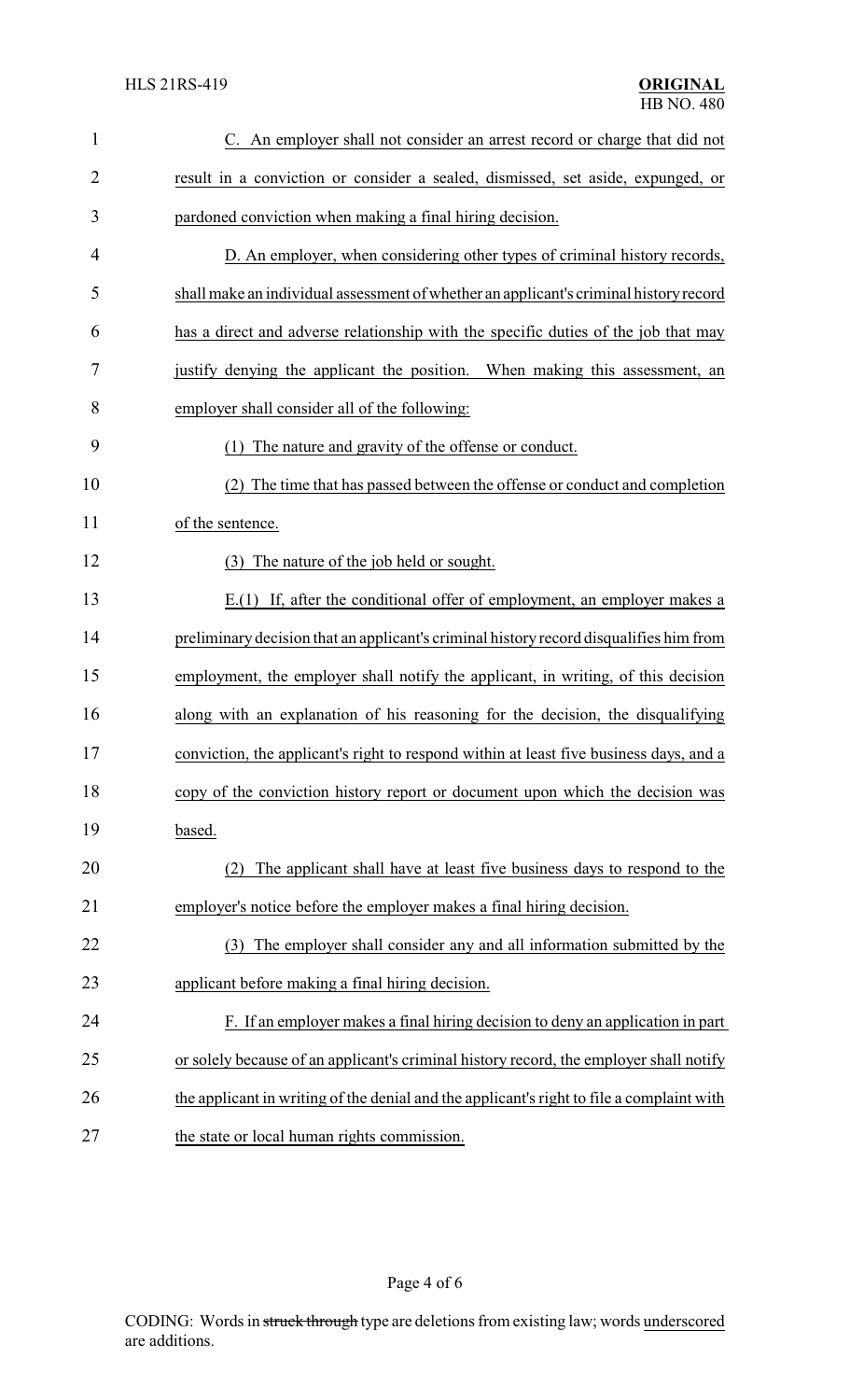|                | G. In addition to the remedies contained in this Chapter, an employer that               |
|----------------|------------------------------------------------------------------------------------------|
| 2              | violates this Section is subject to a penalty of not more than five thousand dollars for |
| 3              | each violation.                                                                          |
| $\overline{4}$ | H. Nothing in this Section shall be construed to override the applicability of           |
| 5              | the Fair Credit Report Act, 15 U.S.C. §1681.                                             |
| 6              | Section 3. This Act shall be known as the "Fair Chance Hiring Act".                      |

## **DIGEST**

The digest printed below was prepared by House Legislative Services. It constitutes no part of the legislative instrument. The keyword, one-liner, abstract, and digest do not constitute part of the law or proof or indicia of legislative intent. [R.S. 1:13(B) and 24:177(E)]

| HB 480 Original | 2021 Regular Session | Willard |
|-----------------|----------------------|---------|
|-----------------|----------------------|---------|

**Abstract:** Prohibits employment discrimination based on criminal history records and creates the Fair Chance Hiring Act.

Present law provides that an employer who has conducted a background check of an employee or prospective employee after having obtained written consent from the employee or prospective employee or at the request of the owner or operator of any facility where the employer performs or may perform all or part of its work shall be immune from civil liability for any and all claims arising out of the disclosure of the background information obtained.

Present law further provides that this limitation of liability shall extend to all claims of the employee based upon a failure to hire, wrongful termination, and invasion of privacy, as well as all claims of any owner, operator, or any third person for claims of negligent hiring or negligent retention.

Proposed law retains present law, with the exception that this limitation of liability shall not extend to claims provided for in proposed law.

Present law provides that it is the purpose and intent of the legislature to provide for execution within La. of policies embodied by federal legislation.

Proposed law retains present law and adds that it is the purpose and intent of the legislature to provide a fair opportunity for people with criminal history records to obtain employment.

Present law provides that parishes and municipalities may adopt and enforce ordinances, orders, and resolutions prohibiting all forms of discrimination, including discrimination on the basis of race, creed, color, religion, national origin, sex, disability, or age.

Proposed law retains present law and adds that parishes and municipalities may adopt and enforce ordinances, orders, and resolutions providing for fair chance hiring pursuant to proposed law.

Present law provides that a local human rights commission may receive, initiate, investigate, hear, and determine charges of violations of ordinances, orders, or resolutions forbidding discrimination adopted by the parish or municipality.